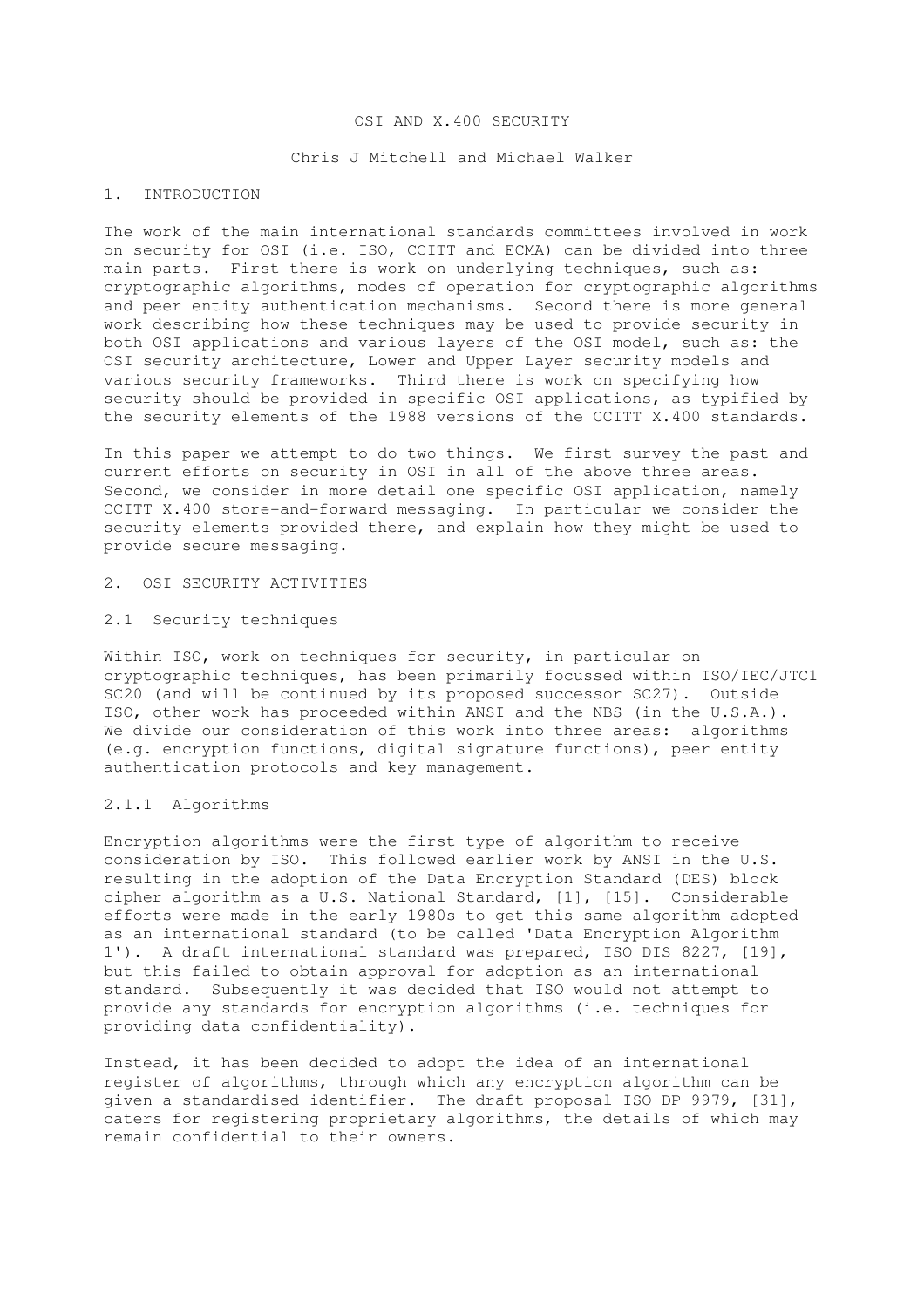When the DES was adopted as a standard in the U.S.A., four 'modes of use' were also standardised, [2], [16]. These modes of use specify how the DES encipherment algorithm (a 64-bit block cipher) should be used. This work was also taken up by ISO, resulting in an international standard, ISO 8372, [20], specifying modes of use for an arbitrary 64-bit block cipher algorithm. A successor to this standard, in the form of a draft proposal, ISO DP 10116, [32], generalises this further to specifying modes of use for an N-bit block cipher algorithm. The recent ANSI standard, X9.23, [6], details how the DES algorithm should be used to provide encryption of wholesale financial messages.

In addition to data confidentiality, a good deal of work has also been done within ISO (and other standards bodies) concerning standardising algorithms for message authentication, integrity checking and digital signature. The initial work on message authentication was undertaken by financial groups within ANSI, resulting in ANSI standards X9.9 and X9.19, [3], [5], which give standard methods for authenticating financial messages. Parallel work, again specific to the financial application, has been carried out within ISO, resulting in ISO 8730 and ISO 8731 (parts 1 and 2), [21], [22], [23]. For more general application, a draft international standard now exists, ISO DIS 9797, [28], for a data integrity mechanism.

Finally, two standards proposals exist relating to digital signature algorithms. The first is a draft proposal, ISO DP 10118, [34], specifying possible methods for computing hash functions for digital signatures; note that one of the methods described there will probably need to be removed in the light of recent work by Coppersmith, [12]. The second is a proposal for a signature algorithm for 'short' messages, ISO DP 9796, [27].

## 2.1.2 Peer entity authentication

In parallel with the current work within ISO on algorithms, efforts have also been made to standardise the protocol exchanges involved in performing party-to-party authentication. This has resulted in three draft proposals for standards, one covering the use of conventional (secret-key) cryptography, ISO DP 9798, [29], and the other two based on the use of public-key cryptography, ISO DPs 9799 and 10117, [30], [33]. The exact form in which these documents should proceed towards standard status remains to be decided; currently there are moves to reduce the number of documents by producing a multi-part standard which would include DPs 9798, 9799 and 10117, as well as including a section on zeroknowledge authentication protocols. ANSI is also active in the area of authentication, and is preparing a standard, X9.26, [8], on access security for wholesale financial systems, which includes secure transmission of personal authenticating information and node authentication.

### 2.1.3 Key management

ISO work on this topic is at an early stage of development. Three draft documents exist, entitled: Cryptographic mechanisms for key management: Part 1: Key management overview, Part 2: Key management using secret key techniques and Part 3: Key management for public key register. It is likely to be some time before any of these documents emerge as Draft Proposals, since at the moment none of them are any where near completion.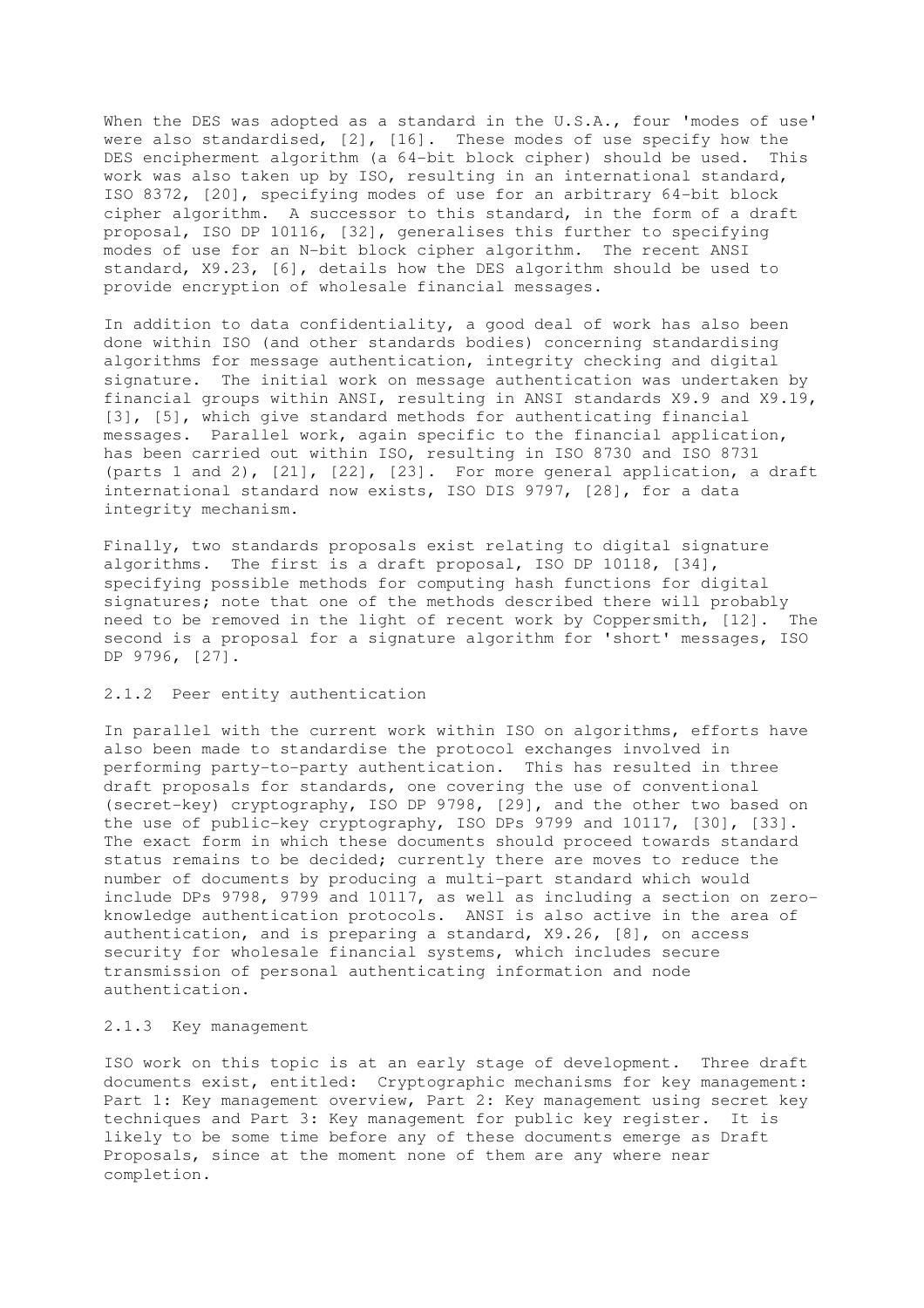The general ISO work on key management will need to take account of earlier work in this area, in particular that undertaken for the financial community. As with a number of other security standards, ANSI have led the way, with the production of ANSI standards X9.17 and X9.24, [4], [7], specifying how key management should be performed for certain kinds of financial application. Like all ANSI standards, only management of symmetric keys using symmetric techniques is considered. ISO has also been active in this area, with the production of a standard, ISO 8732, [24], again describing symmetric key management for financial applications.

### 2.2 Using security mechanisms

Within ISO, the questions of how and where within the OSI model security mechanisms are to be used falls primarily within the scope of SC21/WG1, together with the layer and application specific Working Groups of SC6 and SC21. We divide our discussion of this topic into three parts, covering: security architectures and models, security frameworks and layer specific standards.

2.2.1 Security architectures and models

To date, the main achievement in this area has been the production of the OSI Security Architecture, ISO 7498-2, [18], in 1988. This document covers a number of important topics, including: standardised definitions of security terminology and security services, a guide to the relationship between security services and mechanisms, an indication of which security services are relevant to which layers of the OSI model and a short introduction to security management.

Subsequent to the production of this standard, work has started within SC21 and SC6 on two security models: a Lower Layer Model (relevant to OSI Layers 1-4) and an Upper Layer Model (relevant to OSI Layers 5-7). These models are intended as general guides to the insertion of security facilities into the relevant layers of the OSI model. Work on these two models is at an early stage and has not yet reached DP status.

In parallel with these activities, security facilities are under consideration both within the ISO Open Distributed Processing group (SC21/WG7) and the CCITT's Distributed Applications Framework (DAF) activity. Finally we briefly mention the ECMA work in this area. ECMA have produced a technical report entitled Security in Open Systems - A Security Framework, [13] and have also produced a draft for an ECMA standard entitled Security in Open Systems: Data elements and service definitions, [14]. These documents are likely to be most significant in terms of the influence they have over subsequent ISO standards and CCITT Recommendations. They have particular relevance to the provision of access control services in distributed systems.

### 2.2.2 Security frameworks

Another recently inaugurated work topic within ISO/IEC/JTC1 SC21 covers the 'security frameworks'. This projected six-part standard will give a framework for the provision of particular security services in distributed systems. The six parts will cover the following topics: Part 1: Authentication Framework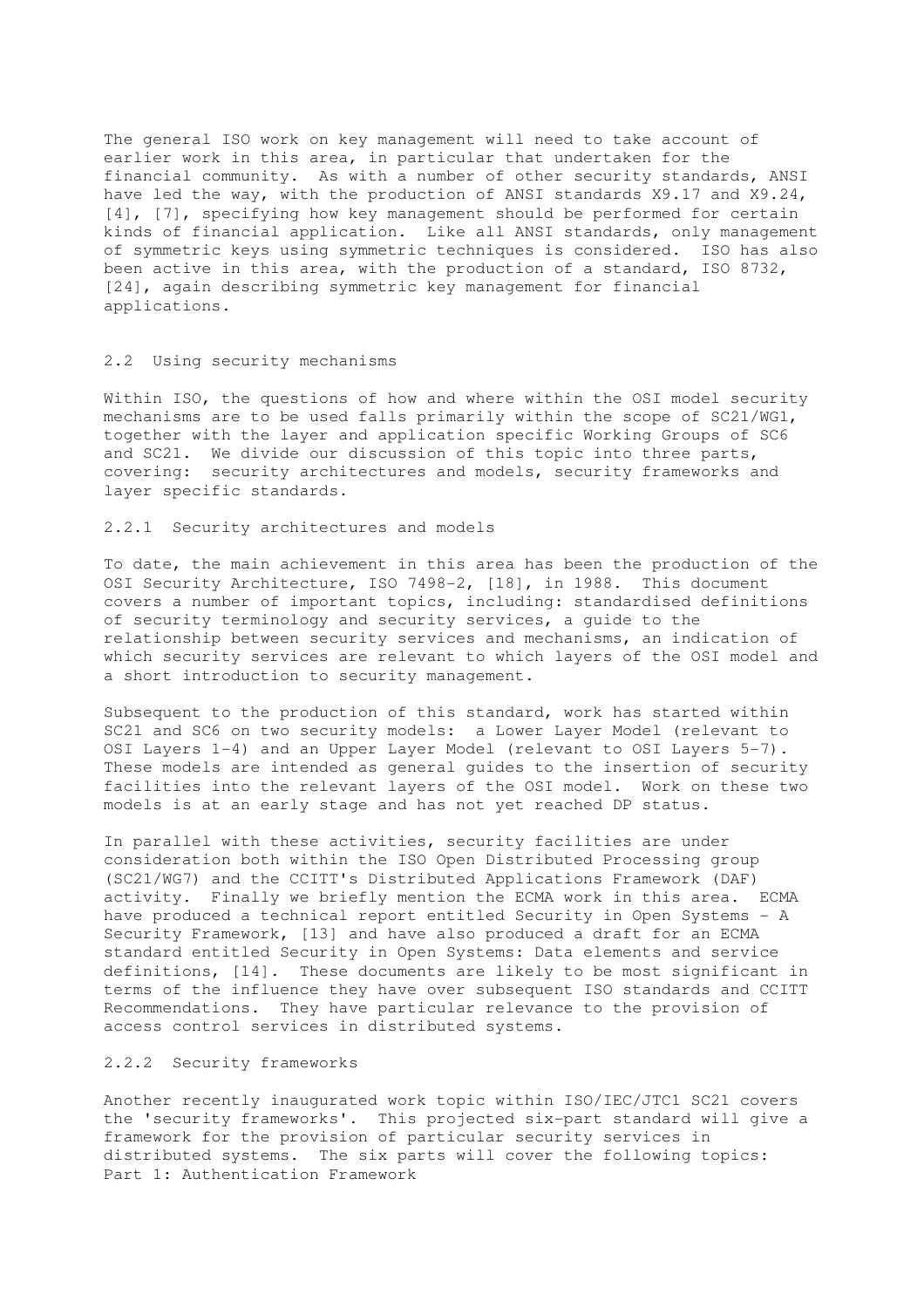Part 2: Access Control Framework, Part 3: Non-repudiation Framework Part 4: Integrity Framework Part 5: Confidentiality Framework Part 6: Audit Framework

In addition there will be a Part 0, giving a general introduction to the six security frameworks. All these documents are at an early stage of development, although it is hoped to progress Parts 1 and 2 to DP status within the next few months.

# 2.2.3 Layer specific standards

Apart from the Upper and Lower Layer Security Models, a number of other drafts are in existence covering the provision of security services in specific layers of the OSI model. An ISO standard exists, ISO 9160, [25], specifying how security should be provided in Layer 1 (Physical). Within IEEE 802.10, work is progressing on standardising the provision of security in LANs, [17]; the proposed security functionality all resides in Layer 2 (Link). In the U.S. SDNS activity, work is progressing on two documents, [36], [37], specifying how security should be provided in Layers 3 (Network) and 4 (Transport). During the past few years ISO/IEC/JTC1 SC20/WG3 has also produced draft documents relating to the provision of security in Layers 3, 4 and 6 (Presentation), although the future of that work is not clear at the moment.

# 2.3 Security for OSI applications

We now very briefly consider the effort that has been devoted to providing standardised security solutions for specific OSI applications. Then in section 3 we consider in more detail the security provisions made for one particular OSI application, namely X.400 electronic mail.

#### 2.3.1 X.500 security

The 1988 version of the X.500 CCITT Recommendations on Directory Services, [11], and their corresponding ISO draft standards, [26], include means to use the Directory Service to provide key management and peer-entity authentication through storage of user public keys in the directory. The 1992 version of these recommendations is also expected to contain detailed provisions for access control to directory entries.

### 2.3.2 X.400-1988 security

The 1988 versions of the X.400 CCITT Recommendations, [10], include a variety of security features making it possible to provide a variety of security services for electronic mail. We discuss these provisions in more detail in the next section.

# 3. SECURITY FOR X.400 STORE-AND-FORWARD MESSAGING

# 3.1 Introduction

We now consider in more detail security in electronic mail applications, with particular reference to the security features in the 1988 versions of the CCITT X.400 Recommendations, [10]. We devote the remainder of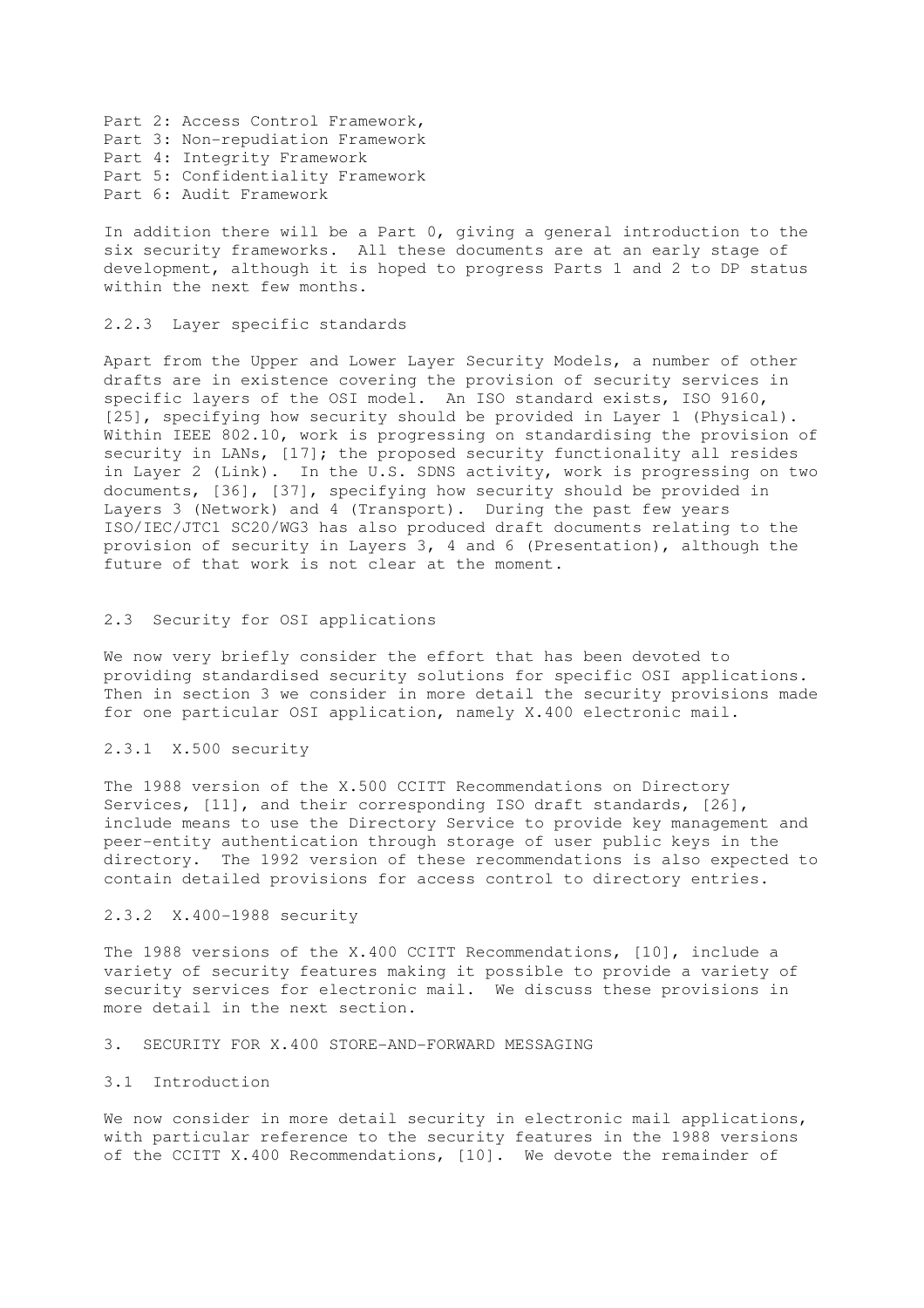this introduction to a brief review of the fundamental concepts underlying the X.400 electronic mail system.

The 1984 version of the X.400 recommendations, [9], define two basic types of entity in a 'store and forward' mail network, namely User Agents (UAs) and Message Transfer Agents (MTAs). UAs originate and receive messages on behalf of users. All messages are sent via one or more MTAs, which act as 'store and forward' message nodes. The set of all MTAs collectively form what is known as the Message Transfer Service (MTS).

X.400 is widely used as a generic term for a collection of related C.C.I.T.T. Recommendations, including X.400 itself, X.402, X.411, X.413 and X.420, [10]. The protocols governing communication between pairs of MTAs and between a UA and the MTS are defined in X.411. The protocol governing MTAÄMTA communications is often referred to as P1, and the UAÄMTA protocol as P3. The entire collection of UAs and MTAs is referred to as the Message Handling System (MHS).

In the 1988 version of the X.400 Recommendations, [10], in fact in X.413, a third type of entity is defined, namely a Message Store (MS). Message Stores were not part of the 1984 version of X.400. In some cases it is convenient to only connect a UA to the MTS at very infrequent intervals. However MTAs may only store mail for recipient UAs for a short period of time. The role of a MS is to remedy this problem by acting as an intermediary between a UA and the MTS, with storage of received messages as its primary role. UAs and MSs are in 1Ä1 correspondence, and an MS enables its corresponding UA to obtain summary information about received messages without actually retrieving them. In practice, an MS is likely to be co-located either with an MTA or with its corresponding UA. The Message Store Access Protocol, governing the retrieval of messages by a UA from its corresponding MS, is defined in Recommendation X.413. Note that UAs and MSs are collectively referred to as MTS-users, in that they are both end-users of the Message Transfer Service.

All the protocols so far discussed, namely those in X.411 and X.413, have the role of defining how an object called a message-content is shipped from one UA to another. The form of this content is not constrained by X.411 or X.413, and may be one of a number of different types. It is carried transparently by the MTS. One such type is defined in X.420; this type is defined as suitable for use in Inter-Personal Messaging applications. Other content types may be defined for different applications such as Electronic Data Interchange (EDI).

Finally note that the set of parameters defined in X.411 and X.413, which accompany the message content when it is transferred from one MHS entity to another, are often referred to as the message envelope. This is because in many ways these parameters have roles analogous to those of the addressing and franking information to be found on the envelope of conventional paper mail. However, in X.400 the form and content of the envelope depends on the type of entities which are involved in the transfer, e.g. submission envelopes are used to transfer from a UA to the MTS and delivery envelopes are used to transfer from the MTS to a UA.

### 3.2 Security services

Before describing electronic mail security services in detail, it is useful to consider what threats these services are intended to counter.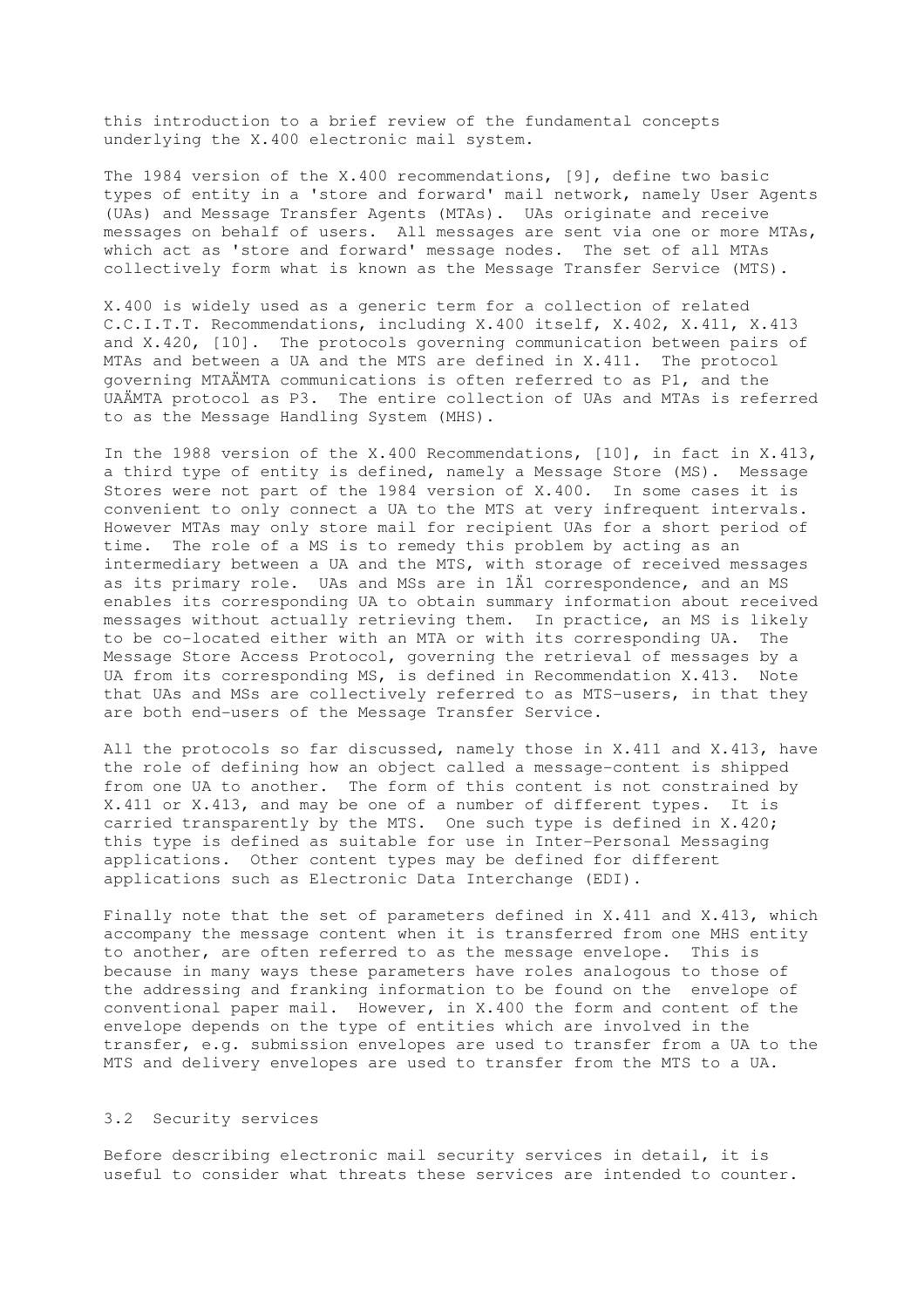Possible threats to electronic mail systems include: masquerade, message replay/re-sequencing, modification of message information, denial of service, leakage of information and repudiation. It is not possible to address all these threats from within a message handling application. For example information leakage will take place if it is possible to monitor the volumes of traffic going from one point in the network to another, even if all the message contents are encrypted. To prevent this requires the provision of security services in the lower layers of the OSI stack, which is beyond the scope of application services.

There are a considerable number of different security services that could be provided within an electronic mail system. Such services may conveniently be divided into two classes, namely MTS-user to MTS-user services and MTS services (note that this is non-standard terminology).

MTS-user to MTS-user services are those provided from one MTSÄuser (i.e. a UA or an MS) to another, without active participation by the MTS. Such services include: Message origin authentication, Proof of delivery, Content confidentiality, Content integrity, Message sequence integrity and Non-repudiation services.

MTS security services are those provided which involve active participation by the MTS. Such services include: Secure access control to the MTS and between MTAs, Report origin authentication, Probe origin authentication, Proof of submission, Non-repudiation of submission and Message security labelling.

The service names used here are those given in the X.400 Recommendations. These do not correspond precisely with the names used in ISO 7498-2, the OSI security architecture, [18]. This is partly because the OSI security architecture does not mention all the services relevant to electronic mail, and partly because the documents were developed in parallel.

#### 3.3 Approaches to providing security

In order to provide security services for the message content it is normally necessary to transmit with the message a number of 'security parameters', e.g. encrypted keys and authentication checks. These security parameters can either be transmitted in the message envelope or as part of a (specially formatted) message content, or both. The choice of location for the security parameters not only has important system ramifications, but can also affect the type of security service which may be provided.

If security services are required for X.400-1984, or other electronic mail systems without built in security features, then there is no alternative but to put the security parameters in the message content. The same is true for any heterogeneous mail systems, even if they individually incorporate security features. Examples of electronic mail systems in which all the security parameters are in the message content are provided by the SDNS and IAB Internet mail security proposals. However, security parameters within the message content cannot be used to provide MTS security services.

A distinct feature of the 1988 X.400 Recommendations is that the message envelope is used to transfer security parameters, and not the message content. The inclusion of the security parameters in the message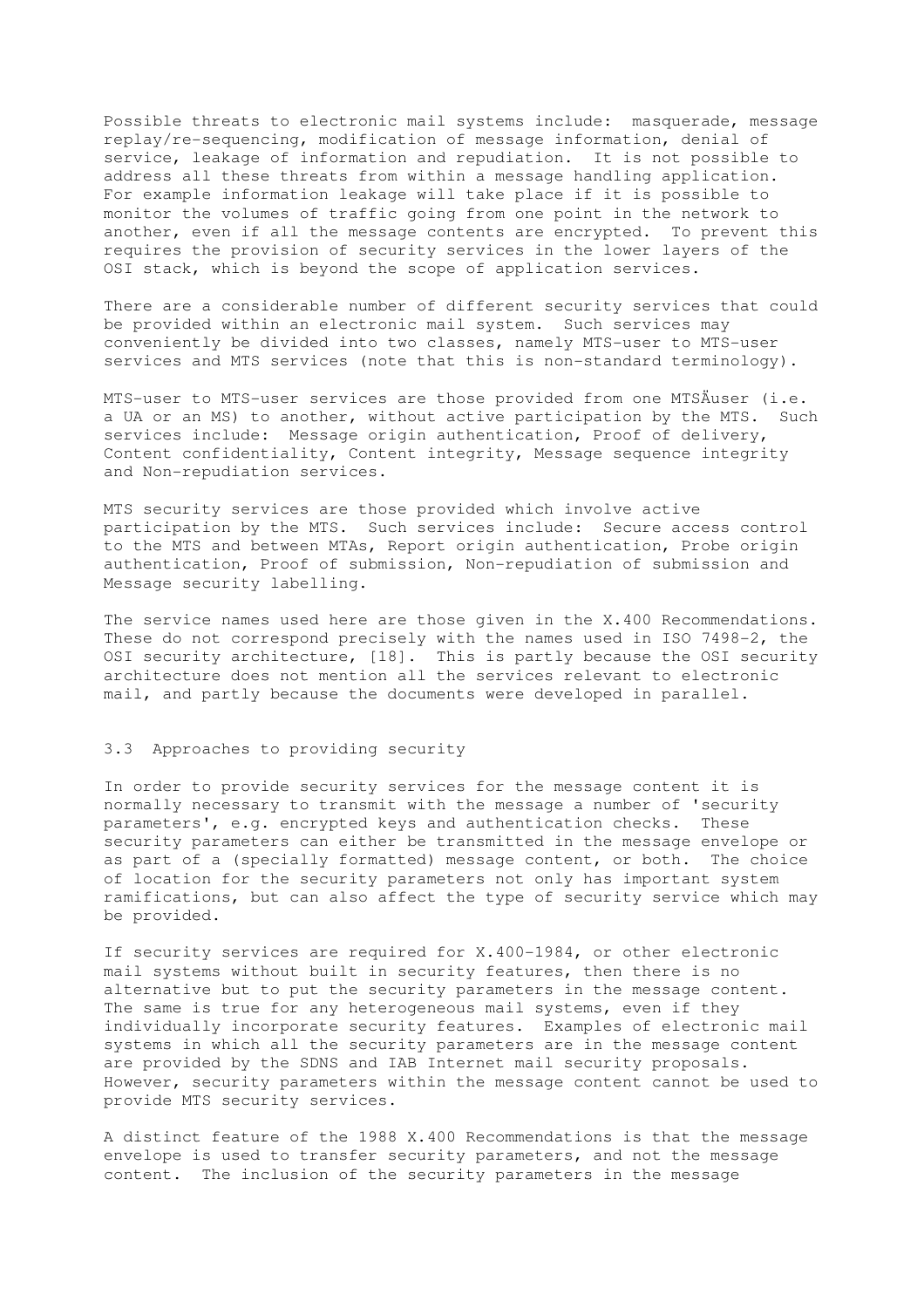envelope enables the provision of MTS security services. However, it does make the provision of certain MTS-user to MTS-user services rather problematical, especially if Message Stores are used.

### 3.4 Security mechanisms

Before we consider the security mechanisms described in the X.400 Recommendations, we need to consider the provision of cryptographic key management, a fundamental requirement for the provision of communications security services. Key management for the X.400 security facilities is achieved by use of the directory authentication service specified in C.C.I.T.T. Recommendation X.509, [11]. This key management system is based on the use of public key cryptosystems for digital signature and data encryption. Recommendation X.509, [11], allows public keys to be stored in user directory entries.

Since the directory service (and communications with it) may not be trusted, means need to be provided for users to verify public keys read from the directory. This is provided for by the use of data structures called certificates, which we now briefly describe.

In order to set up a key management system for X.400, every user who wants to use security services must first exchange public keys with an off-line entity called a Certification Authority (CA). Each user must trust the CA which they appoint to act on their behalf. The CA gives the user a copy of its public key (each CA has its own public key/secret key pair), and is given in return a copy of the user's public key (each user must also equip themselves with a key pair). The CA then signs a copy of the user's public key, together with the user's name and the period of validity of the key, using the CA's secret key. This forms a certificate and is actually what is put in the directory. Any other user which has a trusted copy of this CA's public key can then check the validity of the certificate, and thereby obtain a verified copy of the user's public key.

The scheme so far described does not cover the situation where two users are served by different CAs. To cover this possibility, one CA may generate a certificate for another CA's public key; such certificates are called 'cross-certificates'. If user A has CA X, and user B has CA Y, then if A is given a cross-certificate containing Y's public key signed by X, then A can obtain a verified copy of Y's public key. Once it has this key, A can then check B's certificate. Such cross-certificates can be made into chains called 'certification paths'.

Virtually all the security services built into the X.400 Recommendations make use of a cryptographic construct called a token. Tokens are always formed for a single recipient. A token consists of a series of data fields with a digital signature appended, this signature being computed as a function of all the data fields in the token (using the originator's secret key). These data fields include: recipient-name, date/time of generation, a field called 'signed-data' and a field called 'encrypteddata'. The information within the encrypted-data field is enciphered using the public key of the intended recipient of the token (prior to computation of the signature).

One form of token is called a message-token, and is used in the provision of all the MTS-user to MTS-user security services. Hence, if a message requires such services, then a message-token is sent as one parameter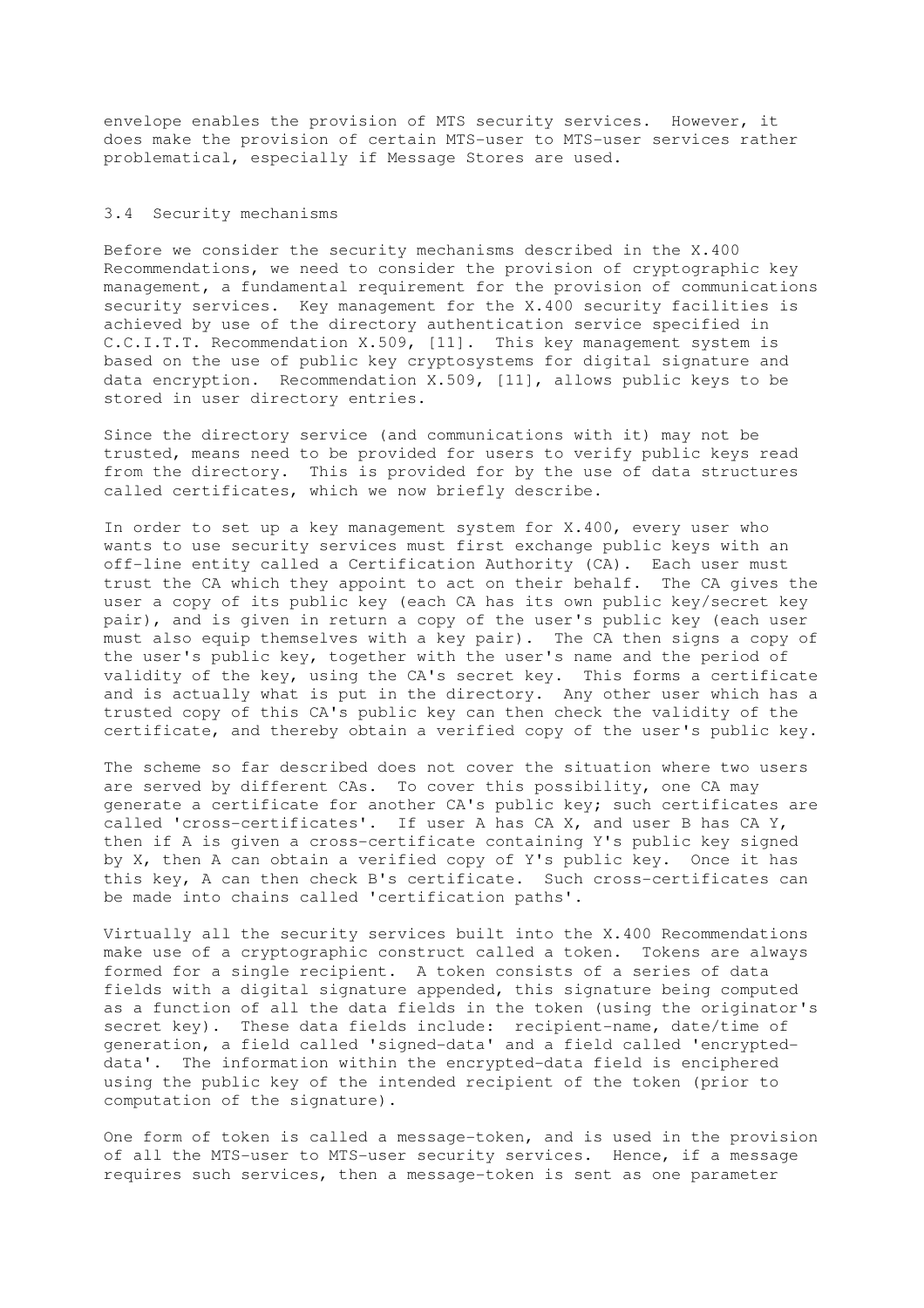within the message envelope. The precise contents of the signed-data and encrypted-data fields within the message-token depend on which selection of security services is required. However, whichever services are required, the presence of these data within the token prevents them from being changed and/or repudiated.

In a message-token, the encrypted-data field may be used to contain any of the following items: a cryptographic key (used to encrypt the message content if content confidentiality is required), a content integrity check (used in the provision of content integrity), a message security label, a content integrity key (used to compute the content integrity check) and a message sequence number (used in the provision of message sequence integrity). The signed-data field may be used to contain any of the following items: a content integrity check (used in the provision of content integrity), a message security label, a message sequence number (used in the provision of message sequence integrity) and a proof of delivery request.

The proof of delivery and non-repudiation of delivery services are slightly different from other MTS-user to MTS-user services in that they are provided by the message recipient to the message originator. If a message is received containing a proof of delivery request (in the signed-data field of the message token) then the recipient computes a signed version of the (unencrypted) message content together with other delivery related parameters. This signature, computed using the recipient's secret key, is returned to the message originator within the delivery report. The message originator then uses this signature to provide the required service(s).

Means are also provided within X.411 and X.413 for a pair of MHS entities to perform peer-entity-authentication prior to opening a connection for the exchange of messages. This protocol exchange again involves the use of tokens. For systems providing Mandatory Access Control services, all messages and entities can be assigned security labels. These labels can be tied to message contents by their inclusion in either the encrypteddata or signed-data fields of the message token (depending on whether or not the label itself is confidential). Inter-entity connections can also be assigned security-labels using the tokens exchanged in the peerentity-authentication process.

# 3.5 Limitations of security in X.400-1988

We conclude by very briefly mentioning three important limitations of the current X.400 Recommendations. A more detailed discussion of these shortcomings can be found in [35].

First, proof of delivery to a UA is not available when an MS is used. Because of the way the protocols operate, the proof of delivery must be generated at the time the message is delivered by the MTS to the MTSuser. If this MTS-user is an MS, then it must generate and sign the delivery proof, and not the end user. The message originator then has no proof that the message was ever delivered to the recipient UA, only to the MS belonging to the recipient UA.

Second, proof of delivery by an MS is not possible if the message content is encrypted. The proof of delivery must be computed using the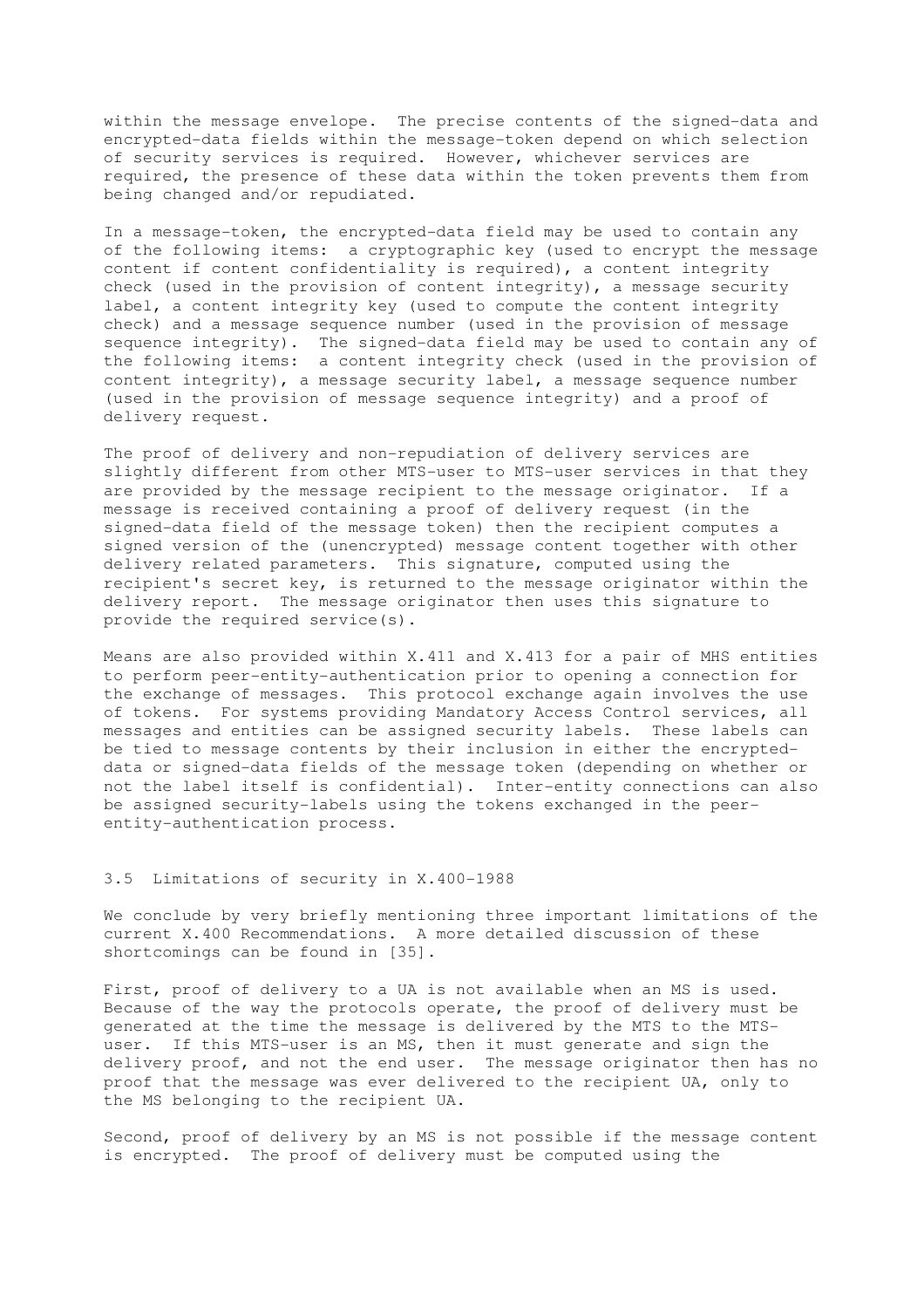unencrypted message content, which will not be available to the MS (unless the MS is equipped with the UA's secret key).

Third, the specified form of token may allow the 'theft' of message content by third parties. This arises because the signature on the token is computed after the secret data (in the encrypted-data field) is enciphered. The problem would not arise if the order of these two operations was reversed.

#### REFERENCES

[1] ANSI X3.92-1981, Data encryption algorithm, American National Standards Institute (New York), 1981.

[2] ANSI X3.106-1983, American National Standard for Information Systems - Data Encryption Algorithm - Modes of Operation, American National Standards Institute, New York, 1983.

[3] ANSI X9.9, Financial institution message authentication (wholesale), American Bankers Association, Washington, DC, August 1986.

[4] ANSI X9.17, Financial institution key management (wholesale), American Bankers Association, Washington, DC, April 1985.

[5] ANSI X9.19, Financial institution retail message authentication, American Bankers Association, Washington, DC.

[6] ANSI X9.23, Financial institution encryption of wholesale financial messages, American Bankers Association, Washington, DC, 1988.

[7] ANSI X9.24, Financial services - retail key management, American Bankers Association, Washington, DC, Draft 5.0, 1987.

[8] ANSI X9.26, Access security for wholesale financial systems: Secure transmission of personal authenticating information and node authentication, American Bankers Association, Washington, DC, Draft 5.0, 1988.

[9] C.C.I.T.T. Recommendations X.400, X.401, X.408, X.409, X.410, X.411, X.420, X.430, C.C.I.T.T. VIIIth Plenary Assembly, October 1984.

[10] C.C.I.T.T. Recommendations X.400, X.402, X.407, X.411, X.413, X.419, X.420, Message handling systems, C.C.I.T.T. IXth Plenary Assembly, October 1988.

[11] C.C.I.T.T. Recommendations X.500, X.501, X.509, X.511, X.518, X.519, X.520, X.521, The Directory, C.C.I.T.T. IXth Plenary Assembly, October 1988.

[12] D. Coppersmith, Analysis of ISO/CCITT Document X.509 Annex D, preprint, IBM Thomas J Watson Research Center, 1989.

[13] ECMA TR/46, Security in open systems - A security framework, ECMA, July 1988.

[14] ECMA Draft Standard, Security in open systems - Data elements and service definitions, Output of the 11th (Bristol) meeting, ECMA/TC32/TG9, June 1989.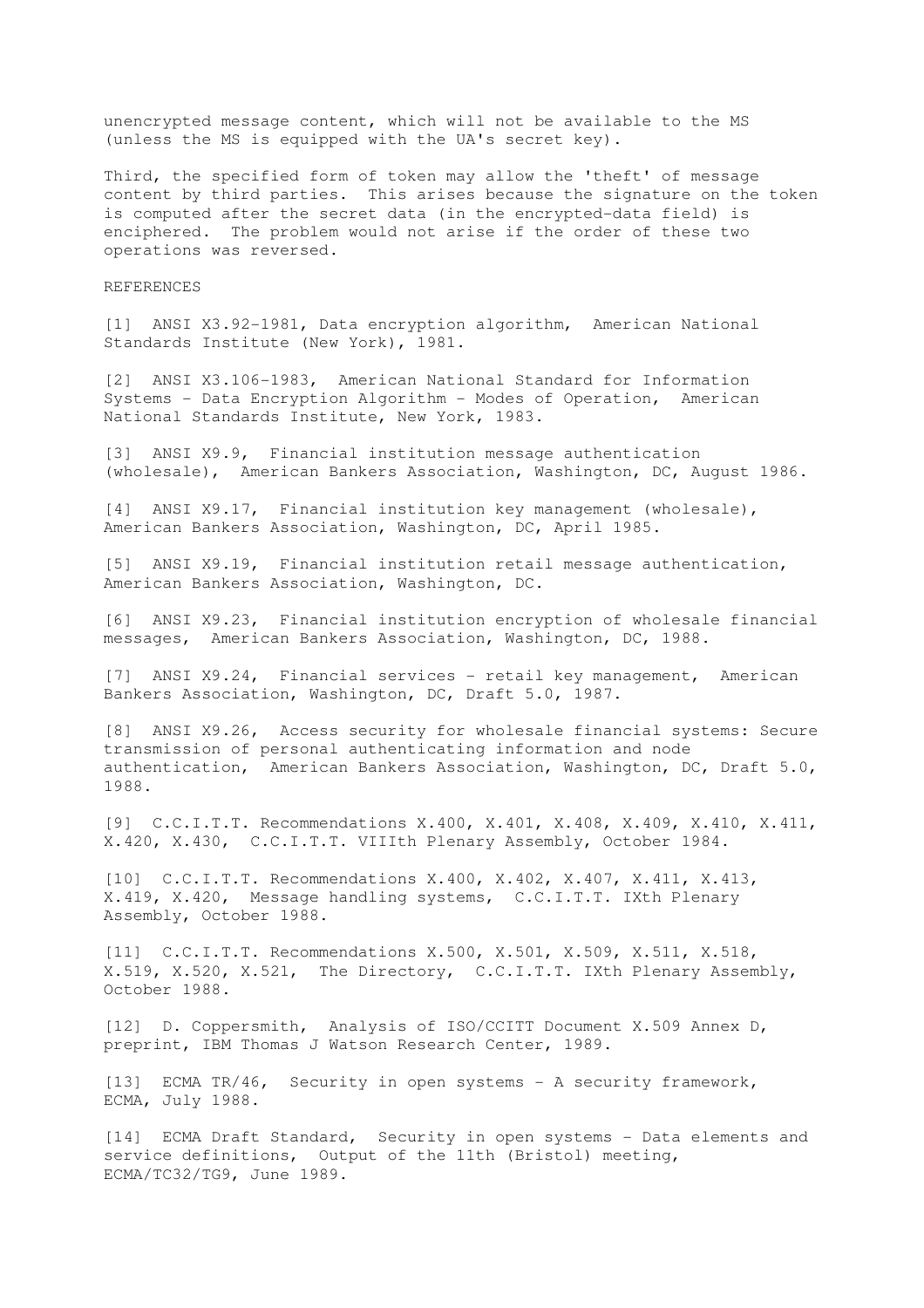[15] FIPS PUB 46, Data encryption standard, Federal Information Processing Standards Publication 46, National Bureau of Standards, U.S. Department of Commerce, Washington, DC, January 1977.

[16] FIPS PUB 81, DES modes of operation, Federal Information Processing Standards Publication 81, National Bureau of Standards, U.S. Department of Commerce, Washington, DC, December 1980.

[17] IEEE P802.10/D5, Standard for Interoperable Local Area Network (LAN) Security (SILS), Draft of June 26th 1989.

[18] ISO 7498-2, Information processing systems - Open systems interconnection - Reference Model - Part 2: Security Architecture, International Organization for Standardization, 1988.

[19] ISO/DIS 8227, Information processing - Data encipherment - Specification of algorithm DEA 1, International Organization for Standardization, 1985.

[20] ISO 8372, Information processing - Modes of operation for a 64-bit block cipher algorithm, International Organization for Standardization, 1987.

[21] ISO 8730, Banking - Requirements for message authentication (wholesale), International Organization for Standardization, 1986.

[22] ISO 8731/1, Banking - Approved algorithm for message authentication - Part 1: DEA, International Organization for Standardization, 1987.

[23] ISO 8731/2, Banking - Approved algorithm for message authentication - Part 2: Message authenticator algorithm, International Organization for Standardization, 1987.

[24] ISO 8732, Banking - Key management (wholesale), International Organization for Standardization, 1988.

[25] ISO 9160, Information processing - Data encipherment - Physical layer interoperability requirements, International Organization for Standardization, 1987.

 $[26]$  ISO/DIS 9594-1, 9594-2, 9594-3, 9594-4, 9594-5, 9594Ä6, 9594-7, 9594-8, Information Processing Systems - Open systems interconnection - The Directory, International Organization for Standardization, 1988.

[27] ISO/3rd DP 9796, Data cryptographic techniques - Digital signature scheme giving message recovery, International Organization for Standardization, 1989.

[28] ISO/DIS 9797, Data cryptographic techniques - Data integrity mechanism using a cryptographic check function employing an n-bit algorithm with truncation, International Organization for Standardization, 1988.

[29] ISO/DP 9798, Peer entity authentication mechanisms using an n-bit secret-key algorithm, International Organization for Standardization, 1988.